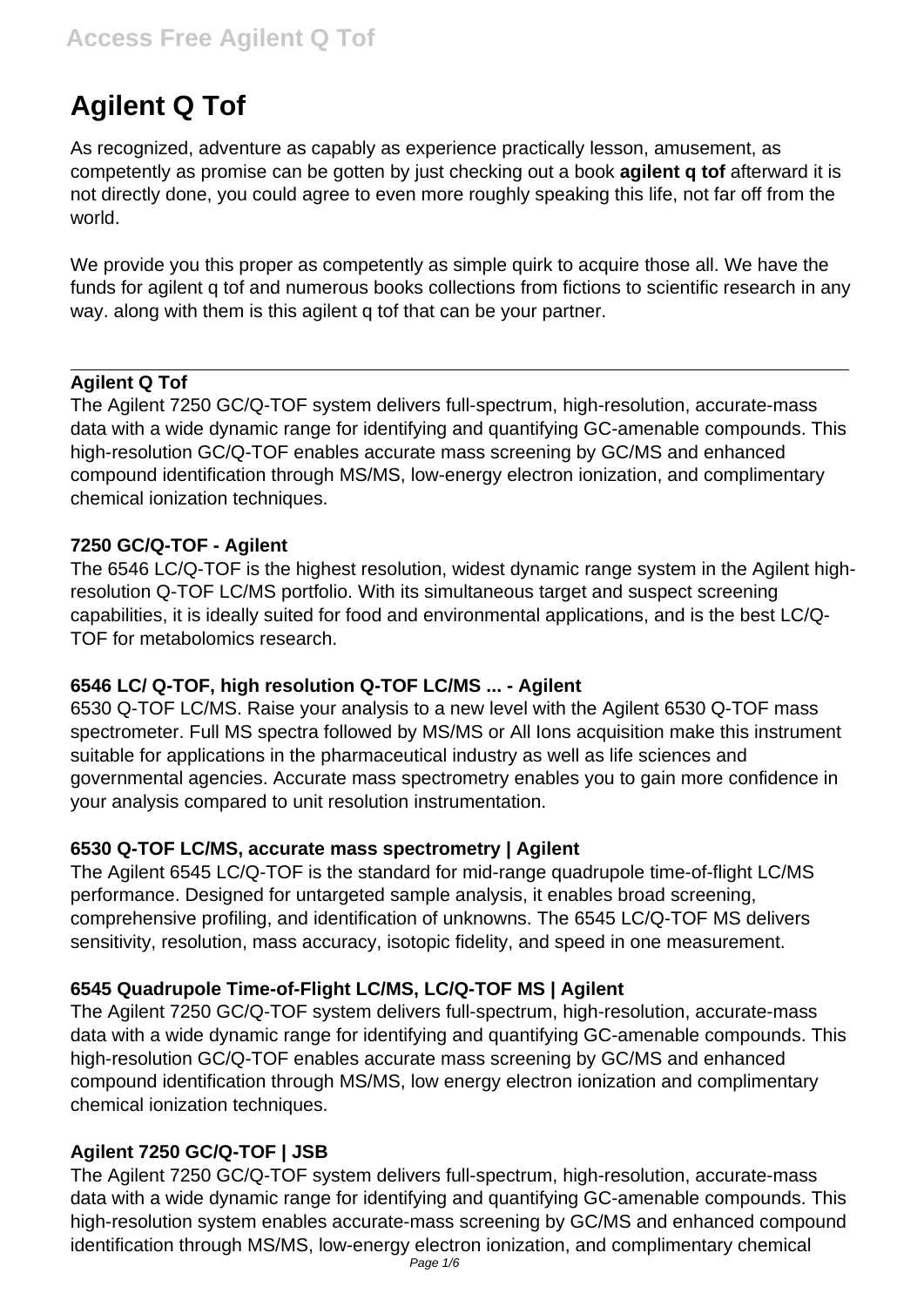#### ionization techniques.

#### **Agilent 7250 GC/Q-TOF system. See the whole picture | Agilent**

Agilent 6500 Series Q-TOF LC/MS Maintenance Guide 17 Basic Operation 1 To start the system in Standby mode 10Under System Turn-On, mark the check boxes for Pump Downand HV Condition. 11Click the Start button under System Turn-On. The system monitors the vacuum pressure.

#### **Agilent 6500 Series Q-TOF LC/MS system - Crawford Scientific**

The 6550 iFunnel Q-TOF LC/MS is the most sensitive LC/Q-TOF in the Agilent portfolio. Based on an innovative combination of a hexabore capillary and ion-funnel based entrance optics, which allows maximum capture of your analytes, this is the ideal Q-TOF LC/MS for proteomics research.

## **6550 iFunnel Q-TOF LC/MS, most sensitive LC/Q-TOF | Agilent**

The Agilent 6230 time-of-flight LC/MS (LC/TOF) system allows you to upgrade from unit mass measurements to accurate mass for even more confident compound identification beyond conventional LC/MS detection. It delivers full-spectrum LC/TOF data for screening, profiling, and identification of analytes.

## **6230B Time-of-Flight LC/MS, HPLC TOF, full ... - Agilent**

an Agilent 6550 Q-TOF Mass Spectrometer, Agilent Technologies, publication number 5991-2116EN. 2. Analysis of Monoclonal Antibody (mAb) Using Agilent 1290 Infinity LC System Coupled to Agilent 6530 Accurate-Mass Quadrupole Time-of-Flight (Q-TOF), Agilent Technologies, publication number 5991-4266EN. 3. An Integrated Workflow for

#### **Precise Characterization of Intact Monoclonal ... - Agilent**

6545 LC/Q-TOF Extensive portfolio of LC/MS instruments Agilent's portfolio of LC/MS instruments takes the versatility of HPLC separation to another level with the sensitivity and specificity of mass spectrometry. Add easy-to-use mass selective detection to your HPLC analyses with single quadrupole (SQ) LC/MSD.

#### **Agilent - Quadrupole Time of Flight (Q-TOF) LC/MS - 6545 ...**

Agilent 7200 Accurate-Mass Q-TOF GC/MS (G3851A) The 7200 Q-TOF incorporates a hexapole collision cell blanketed with nitrogen gas, to improve the ion fragmentation prior to detection quantification. It also includes new ion optics for focusing the ions prior to the flight tube and detector. This configuration has advantages for many applications.

# **Agilent 7200 Accurate-Mass Q-TOF GC/MS (G3851A) with ...**

Agilent Technologies has launched a quadrupole-time of flight (Q-TOF) mass spectrometry system for applications including food safety and pharmaceuticals.

#### **Agilent Technologies introduces Q-TOF mass spectrometry system**

Agilent 6530 Q-TOF LC/MS System Arc Scientific is proud to offer this Agilent 6530 Q-TOF LC/MS System for sale. It's located in a laboratory in Texas. Please let us know if you have an interest or any questions.

# **Agilent 6530 Q-TOF LC/MS System | Arc Scientific | Used ...**

ExD AQ-250 The ExD Option for Agilent LC/Q-TOF The ExD AQ-250 Option extends the capability of Agilent LC/Q-TOF systems to include electron-based fragmentation.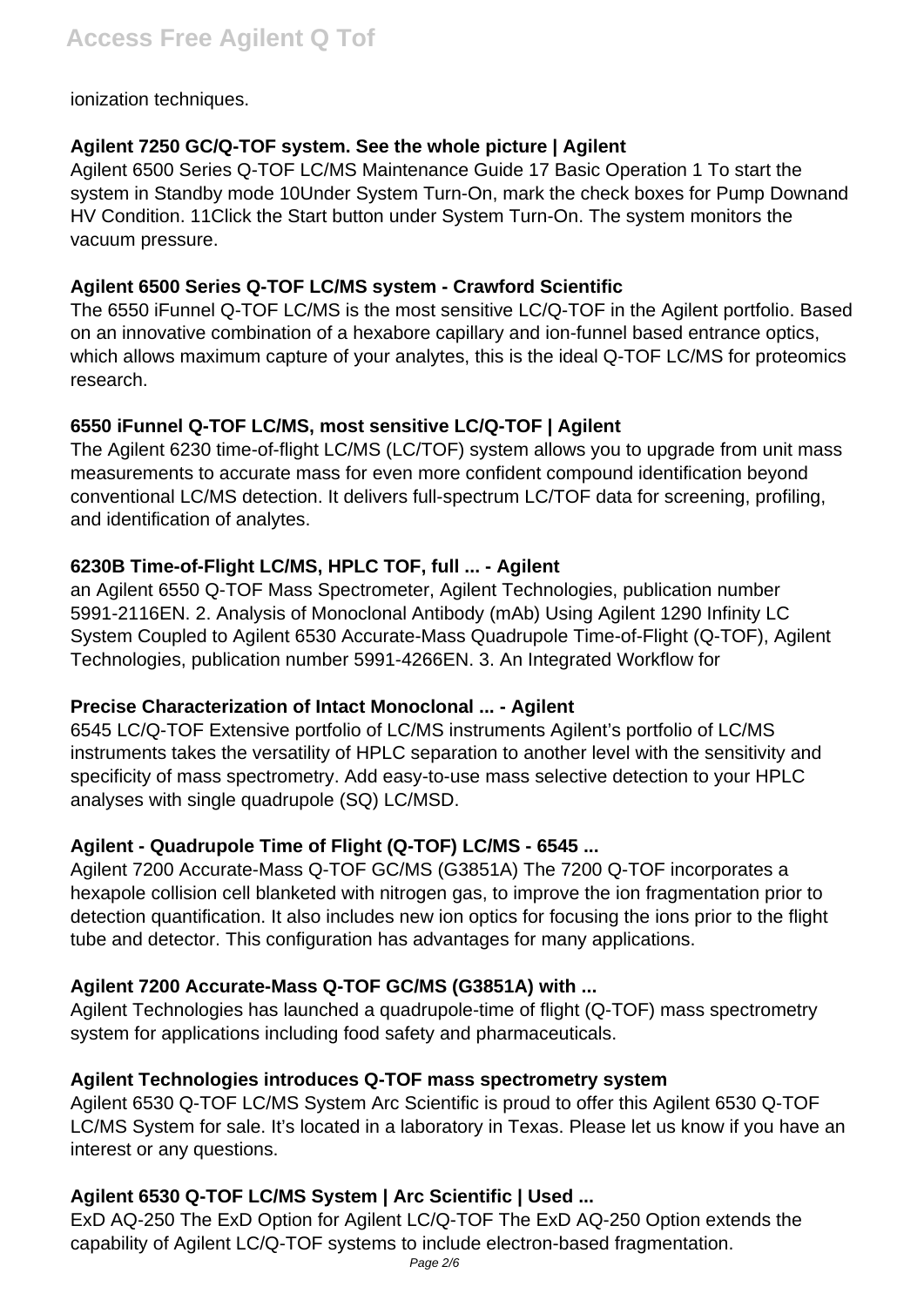#### **Agilent Technologies – e-MSion**

Welcome to Agilent 2020 GC/Q-TOF Virtual User Forum An Agilent hosted event to bring together anyone interested in the technology, workflows, and power the Agilent Accurate Mass GC/Q-TOF can bring to a laboratory. For 2020 a virtual meeting, allowing this community to meet and discuss best practice at a time when travel may be restricted.

#### **VEC - agilent.6connex.eu**

assignment. Each uses the same Agilent 6200 Series TOF or 6500 Series Q-TOF LC/MS software to enable these advantages. The Agilent Accurate-Mass 6530 Q-TOF, the Agilent UHD Accurate-Mass 6540 Q-TOF LC/MS, and the Agilent 6550 iFunnel Q-TOF LC/MS systems are the only Q-TOF instruments that can use the Agilent Jet Stream Technology. The Agilent

#### **Agilent 6200 Series TOF and 6500 Series Q-TOF LC/MS System**

Refurbished Agilent 6520 (upgraded from a 6510) Accurate-Mass Q-TOF LC/MS Spectrometer System (G6520A), dual-nebulizer electrospray ion source, vacuum pump, workstation data system (PC) and printer, MassHunter Workstation software. The Agilent Technologies 6520 Accurate-Mass Q-TOF LC/MS redefines Q-TOF performance.

Applications of High Resolution Mass Spectrometry: Food Safety and Pesticide Residue Analysis is the first book to offer complete coverage of all aspects of high resolution mass spectrometry (HRMS) used for the analysis of pesticide residue in food. Aimed at researchers and graduate students in food safety, toxicology, and analytical chemistry, the book equips readers with foundational knowledge of HRMS, including established and state-of-the-art principles and analysis strategies. Additionally, it provides a roadmap for implementation, including discussions of the latest instrumentation and software available. Detailed coverage is given to the application of HRMS coupled to ultra high-performance liquid chromatography (UHPLC-HRMS) in the analysis of pesticide residue in fruits and vegetables and food from animal origin. The book also discusses extraction procedures and the challenges of sample preparation, gas chromatography coupled to high resolution mass spectrometry, flow injection-HRMS, ambient ionization, and identification of pesticide transformation products in food. Responding to the fast development and application of these new procedures, this book is an essential resource in the food safety field. Arms researchers with an in-depth resource devoted to the rapid advances in HRMS tools and strategies for pesticide residue analysis in food Provides a complete overview of analytical methodologies and applications of HRMS, including UHPLC-HRMS, HRMS coupled with time of flight (TOF) and/or GC-Orbitrap, and flow injection-HRMS Discusses the current international regulations and legislation related to the use of HRMS in pesticide residue analysis Features a chapter on the hardware and software available for HRMS implementation Offers separate chapters on HRMS applied to pesticide residue analysis in fruits and vegetables and in food from animal origin

HPLC for Pharmaceutical Scientists is an excellent book for both novice and experienced pharmaceutical chemists who regularly use HPLC as an analytical tool to solve challenging problems in the pharmaceutical industry. It provides a unified approach to HPLC with an equal and balanced treatment of the theory and practice of HPLC in the pharmaceutical industry. Indepth discussion of retention processes, modern HPLC separation theory, properties of stationary phases and columns are well blended with the practical aspects of fast and effective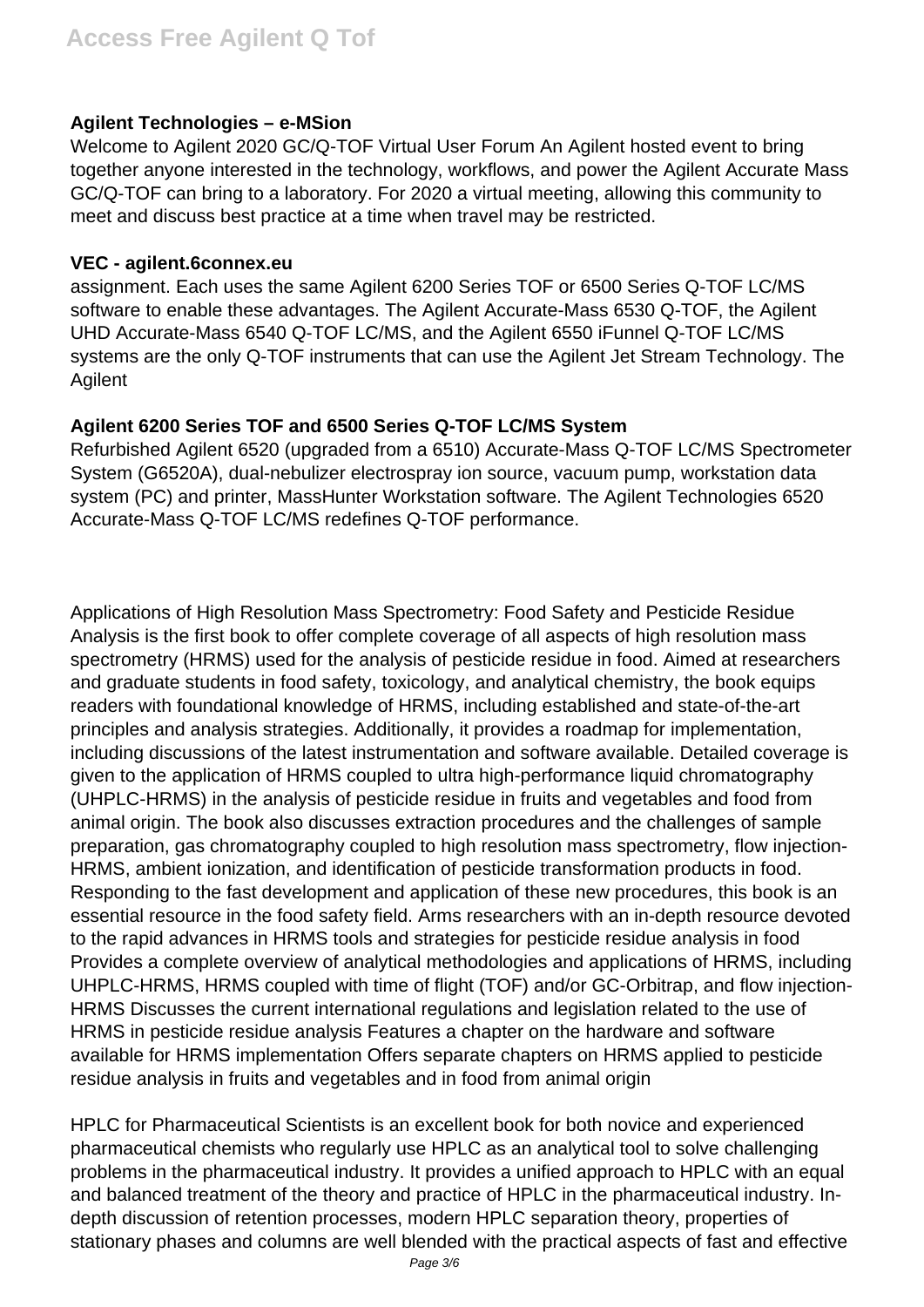method development and method validation. Practical and pragmatic approaches and actual examples of effective development of selective and rugged HPLC methods from a physicochemical point of view are provided. This book elucidates the role of HPLC throughout the entire drug development process from drug candidate inception to marketed drug product and gives detailed specifics of HPLC application in each stage of drug development. The latest advancements and trends in hyphenated and specialized HPLC techniques (LC-MS, LC-NMR, Preparative HPLC, High temperature HPLC, high pressure liquid chromatography) are also discussed.

Analysis of Pesticide in Tea: Chromatography-Mass Spectrometry Methodology is a comprehensive book, providing serial, rapid, high-throughput analytical methods for determining more than 600 pesticides in tea. There are increasing numbers of strict limit standards for pesticide residues in edible agricultural products in countries all over the world. The threshold for pesticide residues in tea is high for international trade. At present, 17 countries and international organizations have stipulated MRL levels for over 800 pesticide residues in tea. All methods described in this book are validated by an independent, U.S.-based organization (AOAC International), and all indexes have satisfied AOAC International's criteria. China has a history of 5000 years in growing tea and is a large tea producer with 80 million people involved in tea growing. China exports tea to over 100 countries worldwide, enjoying a high reputation for quality and variety. Covers a wide range of research activities that are highly appropriate to current research methods Reflects the most recent research in nearly all cases, providing an excellent compilation of feasible methods needed for official analysis Describes methods that are internationally validated by an independent, U.S.-based organization (AOAC International) Authored by Dr. Pang, who is internationally recognized in the area of pesticide residues and other contaminants in foods

This volume provides updated technical approaches that have been developed to characterize monoterpene indole alkaloid metabolism in C. roseus from metabolite/gene product localization, alkaloid chemical synthesis, candidate gene prediction, transcription factor characterization up to functional genomic tools based on gene overexpression. Written in the format of the highly successful Methods in Molecular Biology series, each chapter includes an introduction to the topic, lists necessary materials and reagents, includes tips on troubleshooting and known pitfalls, and step-by-step, readily reproducible protocols. Authoritative and cutting-edge, Catharanthus roseus: Methods and Protocols aims to be a guidebook to all researchers working at characterizing alkaloid biosynthesis and more broadly specialized metabolisms

The evaluation of the presence of mycotoxins in different matrices is achieved through different analytical tools (including quantitative or qualitative determinations). Studies of mycotoxin isolation, using chromatographyc equipment coupled to spectrometry detectors (QTrap-MS/MS, MS/MS tandem, QTOF-MS/MS), are the most useful tools to control their presence. All these studies represent key steps in the establishment of the limits of detection, limits of quantification, points of identification, accuracy, reproducibility, and repeatability of different procedures. The maximum permitted or recommended levels for mycotoxins in different matrices are within a wide range (including the levels tolerated by infants and animals). In addition, decontaminated strategies, as well as control and evaluation of exposure, are demanded by authorities and food safety systems. These authorities are not only concerned with the determination of mycotoxin presence but also with the toxicological effects of mycotoxins, and in vivo or in vitro assays are necessary for a complete evaluation. In fact, these assays are the basis for the control and prevention of population exposure to mycotoxins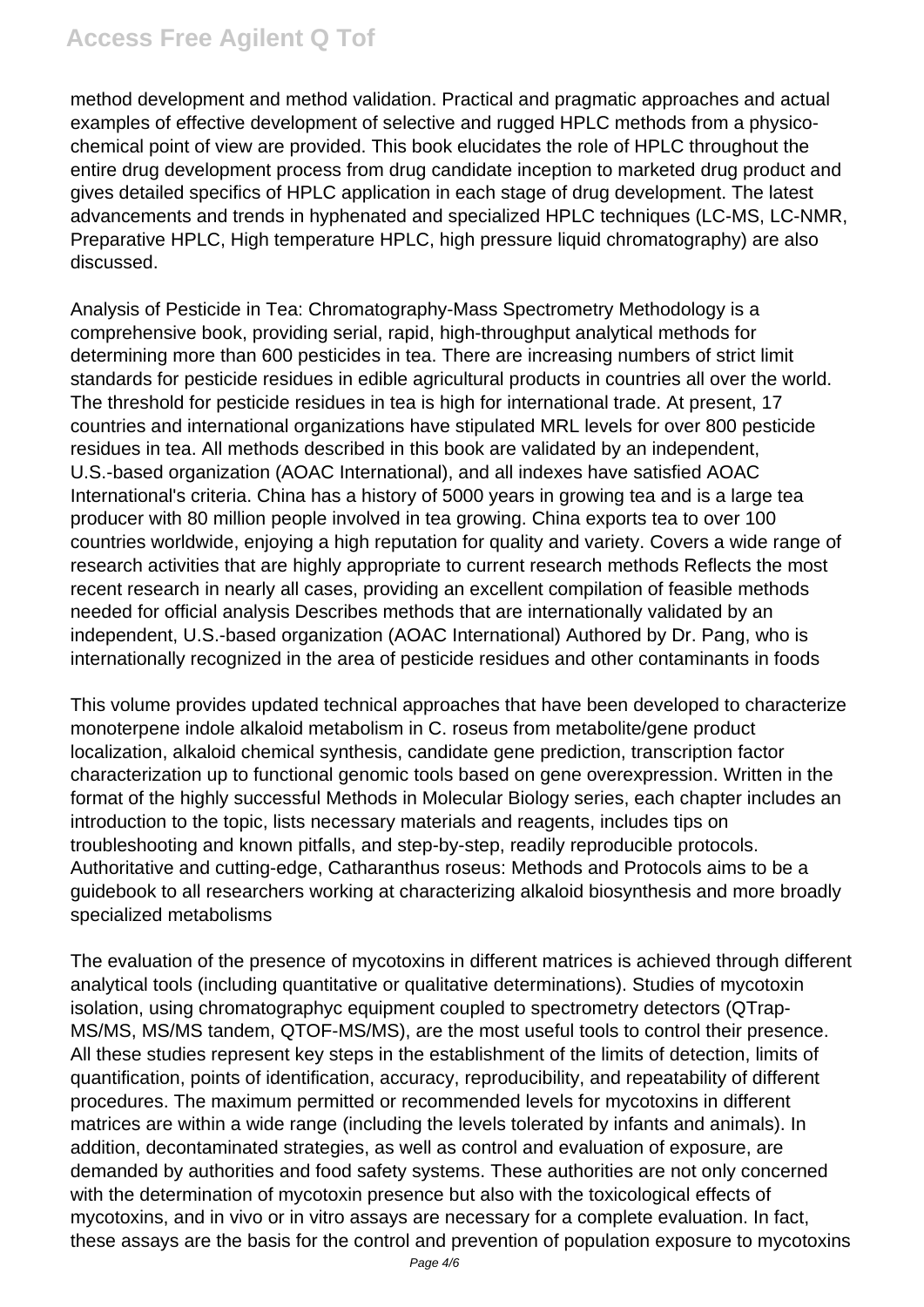# **Access Free Agilent Q Tof**

in dietary exposure studies. The most recent surveys focused on regulated mycotoxins (aflatoxins, fumonisins, trichothecenes, and zearalenones) and emerging toxins, such as enniatins and beauvericin in adult consumers, while very few studies have monitored mycotoxin levels in infant products. This Book of Toxins comprises 11 original contributions and one review. New findings regarding presence of mycotoxins in aromatic and medicinal plants, mango and orange juice, juices, pulps, jams, and beer, from Morocco, Pakistan, and Portugal are reported. In these studies, innovative techniques to study their presence has been developed, including liquid chromatography coupled with time-of-flight mass spectrometry to analyse mycotoxins and conjugated mycotoxins. Novel strategies to detect mycotoxin presence and comparisons the characteristics of a rapid quantitative analysis of different mycotoxins (deoxynivalenol, ochratoxin A, patulin, sterigmatocystin, and zearalenone) are also presented using acetyl- and butyrylcholinesterases and photobacterial strains of luminescent cells. Additionally, toxicological effects of zearalenone metabolites and beauvericin on SH-SY5Y neuronal cells are presented. One important point in the control of mycotoxins is related to decontaminated strategies, and in this sense the efficacy of potentially probiotic fruit-derived Lactobacillus isolates in removing aflatoxin M1 (AFM1) is presented. Other mycotoxin decontaminated techniques included in this book are electron beam irradiation (EBI) and degradation of zearalenone and ochratoxin A using ozone. Finally, a review that summarizes the newly discovered macrocyclic trichothecenes and their bioactivities over the last decade is included.

"Antioxidant Activity of Polyphenolic Plant Extracts" is a collection of scientific articles regarding polyphenols, that is, substances occurring naturally in plants and exhibiting many beneficial effects on human health. Among polyphenols' interesting biological properties, their antioxidant activity is considered the most important. This book brings together experts from different research fields on topics related to polyphenols, such as their isolation and purification, assessment of their antioxidant activity, prevention from oxidative stress-induced diseases and use as food additives. The polyphenols used in the present studies are derived from a great variety of plants, ranging from well-known species to rare ones that are only found in specific regions. Moreover, some of the studies provide evidence that polyphenols may be used for the prevention and treatment of common diseases such as diabetes mellitus, Alzheimers' disease, cardiovascular and intestinal diseases. Importantly, in several of the studies "green extraction methods" for the isolation of polyphenols were developed using modern technologies, where few or no organic solvents were used, in order to minimize environmental and health impacts.

Systems Biology and Its Application in TCM Formulas Research presents a theoretical research system formed for Traditional Chinese Medicine (TCM) formulas, along with information on the study of Shexiang Baoxin Pill (SBP), a TCM formula that has shown significant clinical efficacy in the treatment of cardiovascular diseases. The content combines theory and practice, and includes guidance for both theoretical concepts and operable technical routes. This is a valuable source not only for biomedical researchers involved in Systems Biology studies, but also for students and scientists interested in learning more about Traditional Chinese Medicine and its applications in contemporary medicine. Explains, in detail, the Shexiang Baoxin Pill (SBP), a TCM formula efficiently applied in the treatment of cardiovascular diseases Presents TCM formulas from perspectives of systems biology, basic chemical material groups, modern pharmacology and network biology Offers an overview on biology, modern chemistry and information technology as applied in Systems Biology research

This volume explores state-of-the-art mass spectrometric techniques. It focuses on liquid